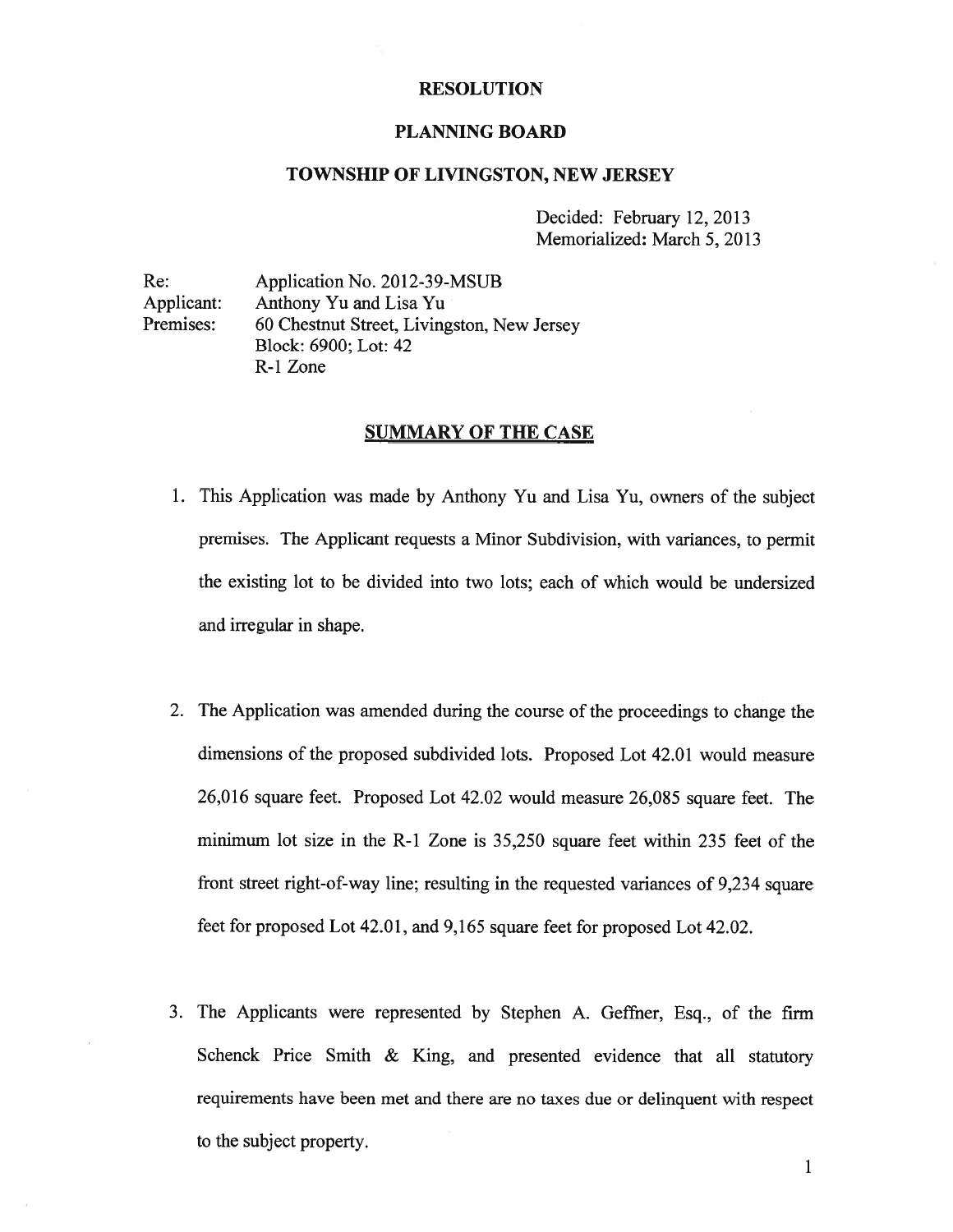- 4. Hearings were heard before this Board on December 4, 2012 and February 11, 2013.
- 5. Testifying on behalf of the Applicants was Paul W. Anderson, admitted as an exper<sup>t</sup> in civil engineering and planning.
- 6. Members of the public who appeared and questioned the witness were Roger Hendershot, Evelyn Misiewicz, Mike Pacholec and Dan Weidner. None of said persons presented any testimony or evidence.
- 7. The Applicants presented revised Plans during the course of the proceedings which resulted in a more equal division of the lots than originally proposed, as set forth in the Plans submitted by Anderson Consulting Services, LLC, with final revision date of January 26, 2013. The subject property is irregular in shape with <sup>a</sup> dividing lot line from the adjoining Lot 43 that is not substantially at <sup>a</sup> right angle from the front street right-of-way line as required by Township Code § 170- 73.A(8). The Applicants reques<sup>t</sup> <sup>a</sup> variance from Code § 170-96.C.(5), as to both proposed lots, from the requirements of the R-l Zone which mandate <sup>a</sup> 35,250 minimum square foot lot measured within the 235 feet of the front street right-of way line. The existing home has <sup>a</sup> front yard setback of 51.6 feet, which does not comply with the R-1 Zone requirement of <sup>a</sup> 75-foot setback. The new homes to be constructed on both subdivided lots will comply with setback requirements and both proposed lots would have the required minimum front yard size.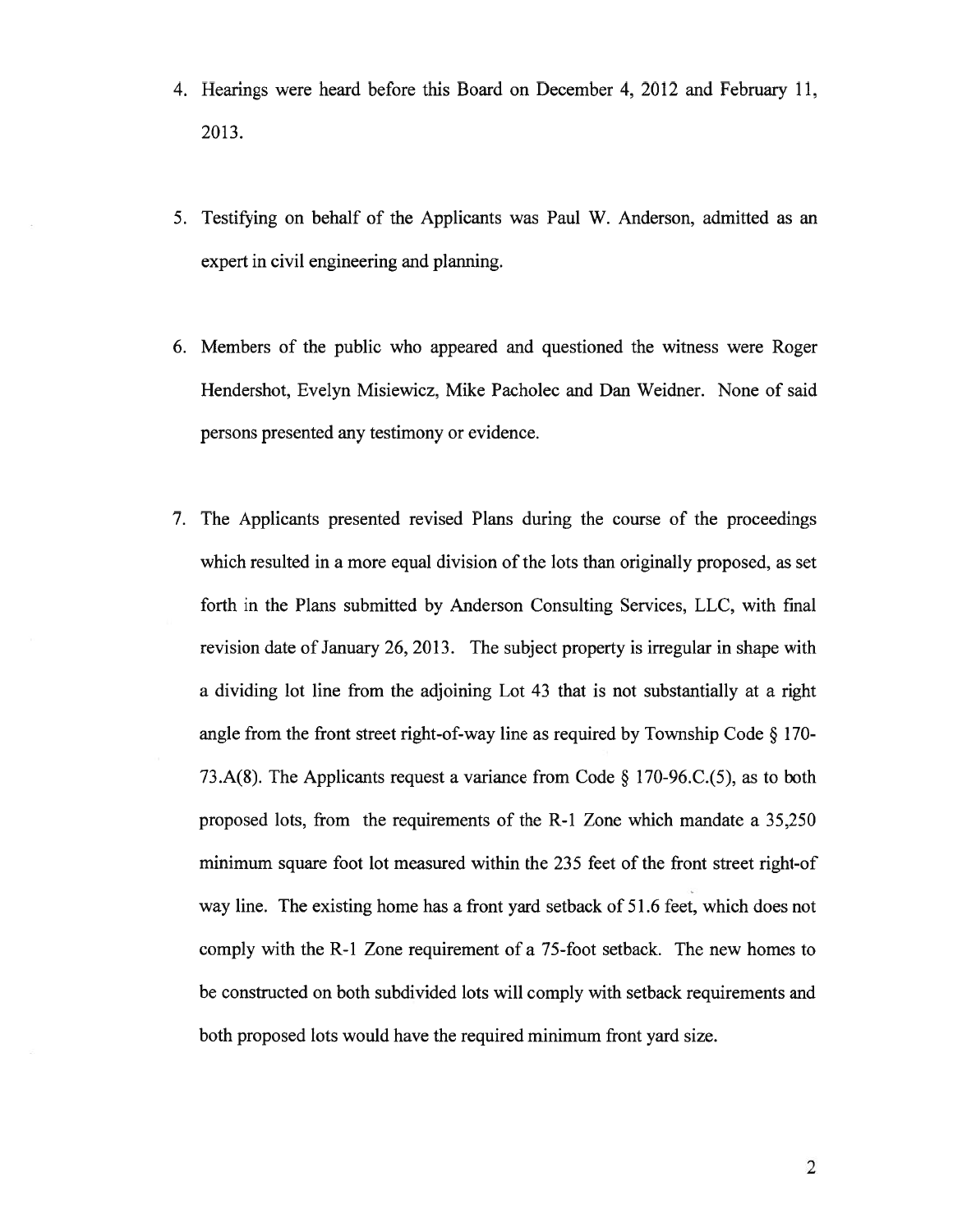- 8. The testimony presented by the Applicants demonstrated that there are numerous homes in the immediate vicinity that are similar in size and lot dimensions to what the Applicants propose. The Applicants demonstrated that the variances could be granted under the M.L.U.L.  $c(2)$  provisions in that the purposes of the law and the Township Code would be advanced by the variances and that the benefits would substantially outweigh and detriments. Applicants showed that it would promote <sup>a</sup> desirable visual environment, encourage the efficient use of land, meet the objective of the Master Plan to provide appropriate residences, improve the neighborhood by providing two compatible new homes, and would be comparable to the density established in the neighborhood.
- 9. As to the waiver, the Applicants provided testimony that having <sup>a</sup> dividing line between the new lots that has approximately the same angle as the side line with Lot 43 would allow for a larger lot size for the proposed lots, and would cause no injury or harm to any of the adjoining properties.
- 10. The Applicants propose to continue to live in the presen<sup>t</sup> residence while <sup>a</sup> new residence is built on proposed Lot 42.02. They would then move into the new residence and demolish the existing house. The common side lot line of propose<sup>d</sup> lots 42.01 and 42.02 would pass through the existing residence. The Applicants requested <sup>a</sup> conditional variance to allow the Applicants to construct the new dwelling before demolition of the existing home. That would result in two buildings on <sup>a</sup> single, lot or the existing residence being on two lots if subdivision were to occur before the second residence were built. Once the new residence is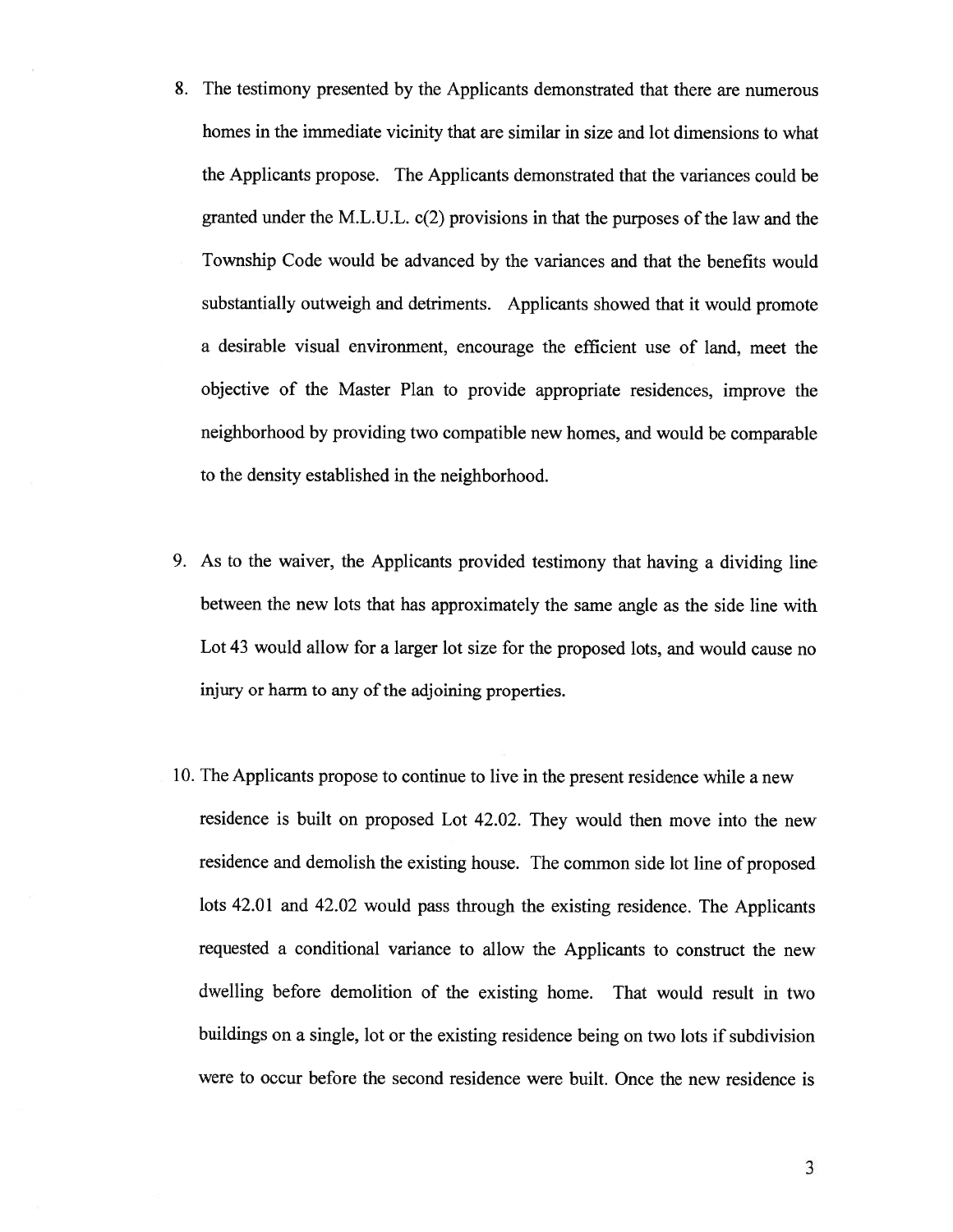constructed the Applicants would demolish the existing home and then file their subdivision Deed.

# FINDiNGS OF FACT & CONCLUSIONS

Upon the testimony and other evidence provided, the Board finds and concludes as follows:

- 1. The Board finds that the Applicants are the owners of the subject premises and that all statutory requirements have been met.
- 2. The Application for the proposed subdivision as amended and set forth in the Site Plans dated September 12, 2012, with last revision date of January 26, 2013, is hereby granted.
- 3. The Board approves the variance reques<sup>t</sup> to allow subdivision into two undersized lots. The requirements of the R-l Zone set forth in Code § 170-96.C.(5) are for <sup>a</sup> minimum of 35,250 square feet within 235 feet of the front street right-of-way line. The Board grants <sup>a</sup> variance of 9,234 square feet as to new Lot 42.01, to allow <sup>a</sup> total minimum lot area of 26,016 square feet. The Board grants <sup>a</sup> variance of 9,165 square feet as to new Lot 42.02, to allow <sup>a</sup> total minimum lot area of 26,085 square feet.
- 4. The Board finds that the gran<sup>t</sup> of those variances would advance the purposes of the zoning ordinance and will not be <sup>a</sup> detriment to the public good, will be compatible with the existing neighborhood, will remove an existing non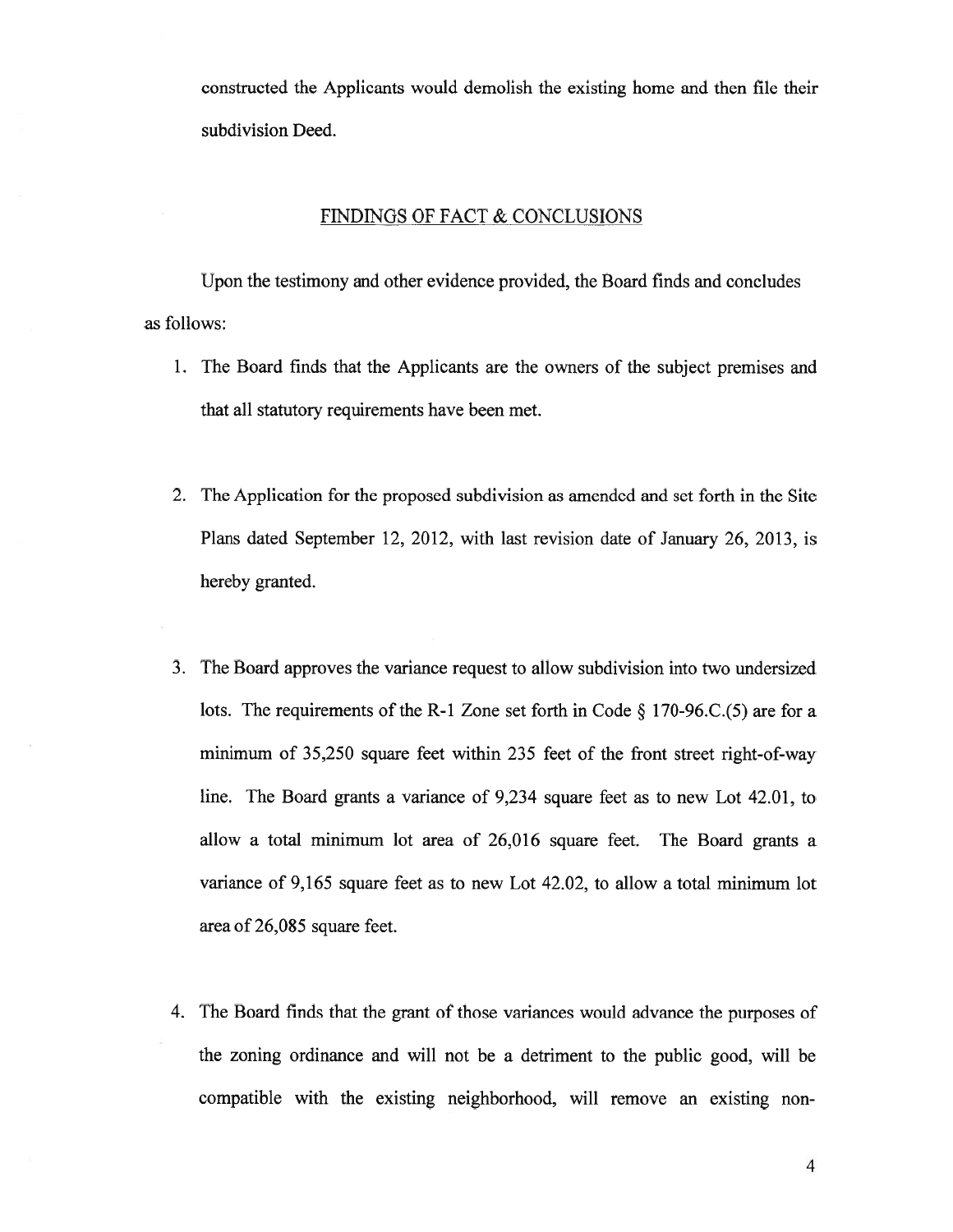conforming front yard setback, and will not be <sup>a</sup> detriment to the Zone Plan or Zoning Ordinance.

- 5. The Board finds that the proposed common side line of Lots 42.01 and 42.02 would not be substantially at <sup>a</sup> right angle to the front Street right-of-way line as required by Code  $\S$  170-73.A. $(8)$ . The existing line between present Lot 42 and Lot 43 also fails to meet that design standard. By allowing <sup>a</sup> waiver, the size of the subdivided lots can be more evenly divided and two conforming residences can be constructed. The Board finds that application of the design standard would deprive the Applicants of the reasonable use of their land, that gran<sup>t</sup> of the deviation would preserve <sup>a</sup> substantial property right of the Applicants and permit them to enjoy that right, and that there would be no detriment to public health, safety or welfare or injury to other property in the area. The requested design waiver is therefore granted.
- 6. Township Code 170-87.D prohibits more than one principal building on <sup>a</sup> lot. The Board grants a conditional variance to permit construction of the new residence in the area that will be designated as new Lot 42.01, provided that no permanen<sup>t</sup> certificate of occupancy shall be issued for said new residence until the existing home on Lot 42 has been demolished. At no time shall both the existing home and the new residence be occupied. The existing home shall be demolished within 60 days after the date of issuance of <sup>a</sup> temporary certificate of occupancy for the new residence. Upon completion the demolition and issuance of <sup>a</sup> permanen<sup>t</sup> certificate of occupancy for the new residence, the subdivision deed shall be filed by the Applicants.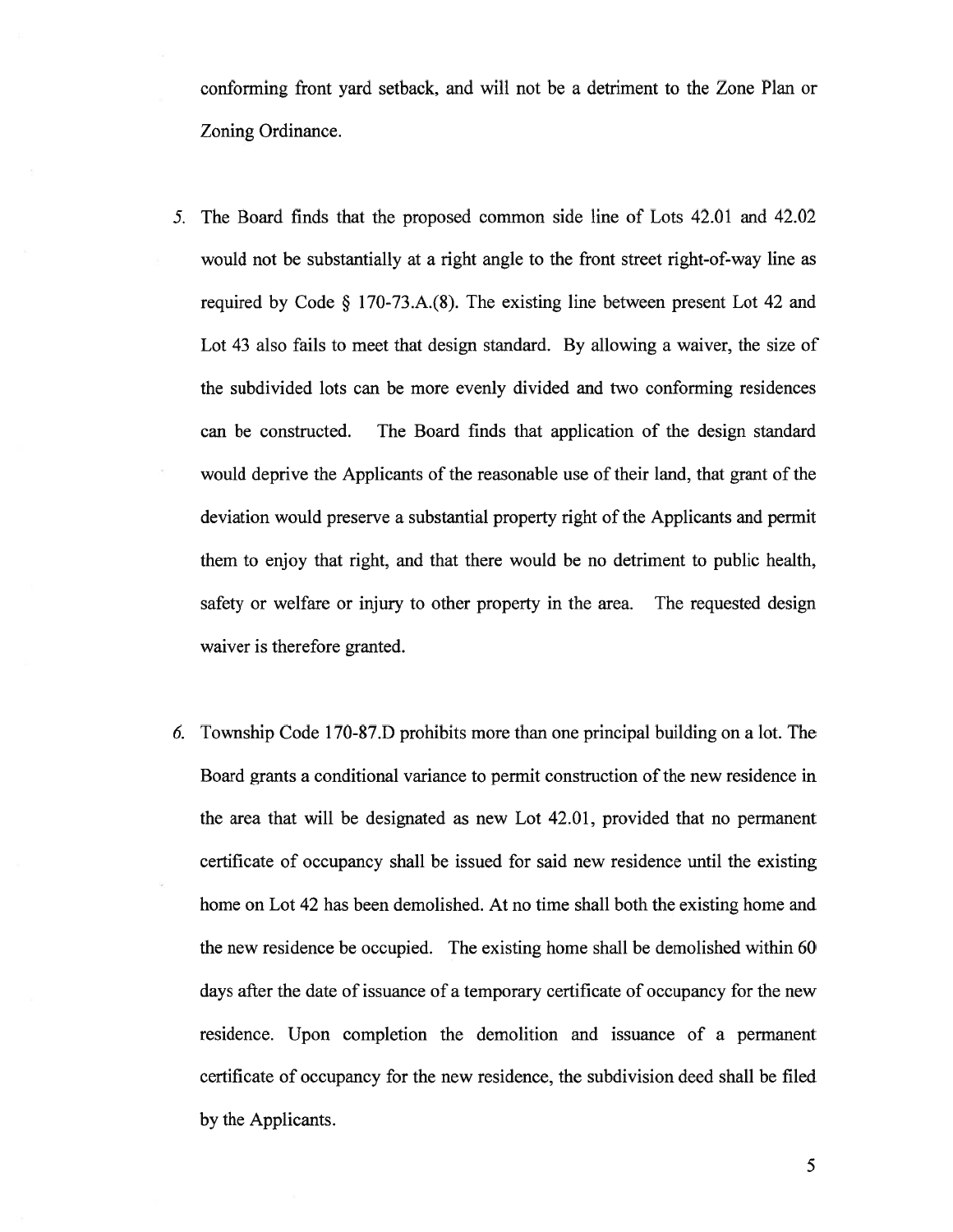- 7. This approval is subject to the following conditions agreed to by the Applicants:
	- A The Applicants shall comply with the Tree Ordinance Township Code Chapter 306.
	- B. The attached Model Conditions of Approval numbered 3, 4, 6, 8, 9, 10, 11, 16 and 19 are incorporated herein

NOW THEREFORE, for the reasons set forth herein and as stated on the record by the Members of the Planning Board of the Township of Livingston, it is resolved that Preliminary and Final Site Plan approval with waiver and variances as set forth herein be and are hereby granted and approved, subject to the terms and conditions as set forth herein.

This Resolution is <sup>a</sup> memorialization of the decision of the Planning Board of the Township of Livingston made on February 12, 2013 wherein Board Members Anthony, Dinar, Kalishman, Kimmel, Klein, Leopold, Meade and Ratner voted in accordance with rge action memorialized herein; they being all of the Members presen<sup>t</sup> and eligible to vote.

Peter M. Klein, Chairman

<sup>I</sup> hereby certify this to be <sup>a</sup> true and accurate copy of the Resolution adopted by the Planning Board of the Township of Livingston on March 5, 2013 memorializing the decision of the Planning Board made on February 1213.

ackie Coombs-Hollis, Secretary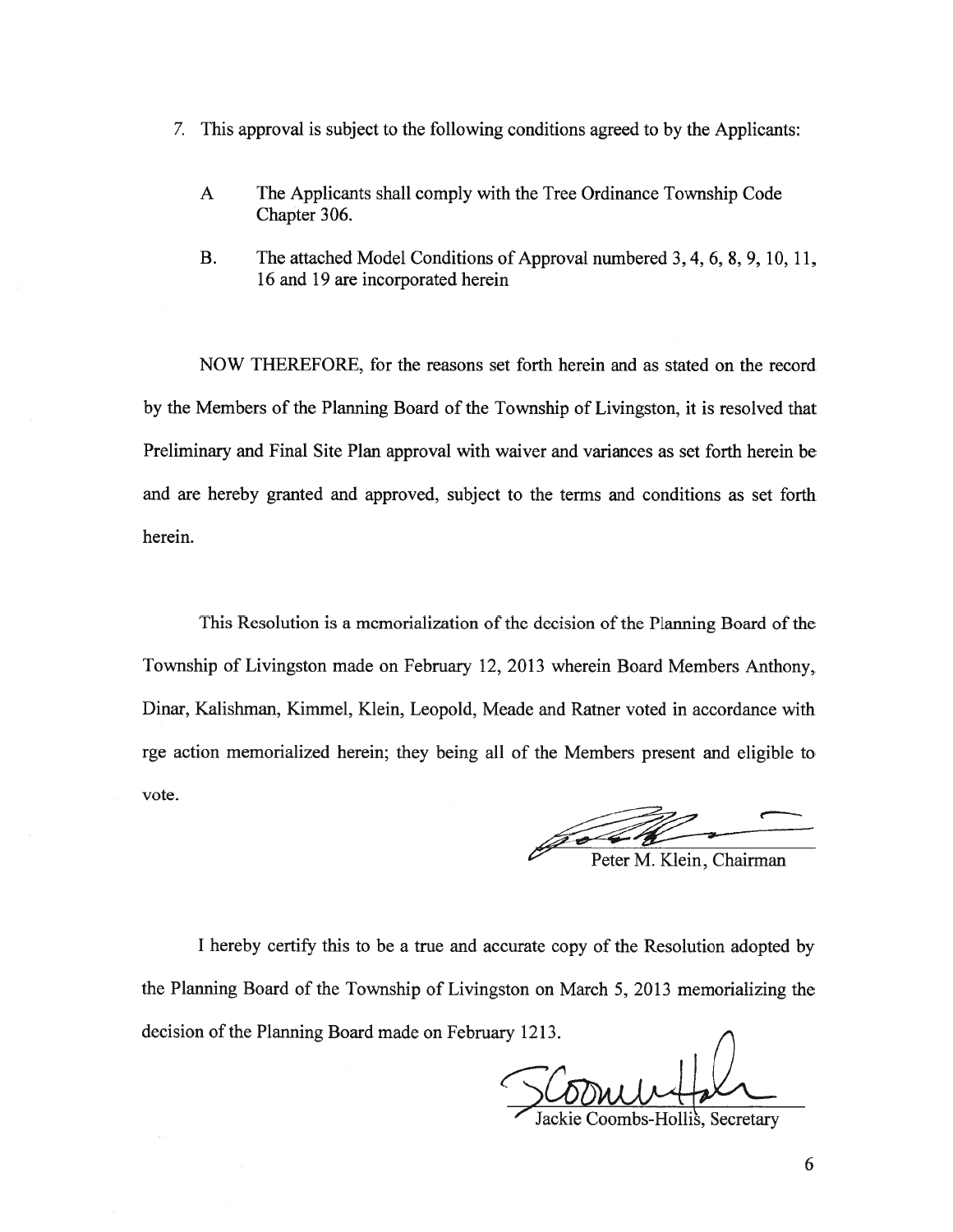# PLANNING BOARD, TOWNSHIP OF LIVINGSTON

# Model Conditions of Approval (As Amended through February 12, 2013)

Every application turns on its own facts and is judged on its own merits. Listed below are models of conditions which may be considered "standard". A standard can be tailored to specific circumstances, and may not always apply. Other or additional conditions may be tailored for any application.

## 1. Architecture

- a. Rooftop ancillary structures and equipment (other than alternative small energy systems and communications equipment) shall be screened by material compatible with the exterior finish of the building and matching the exterior color of the building as closely as possible.
- b. Enclosures of trash bins, recycling bins or dumpsters shall be of the same type of materials and the same color as the exterior finish of the building.

## 2. Blasting

In the event that blasting be necessary on the Site, the following conditions shall apply in addition to all requirements of federal law or regulations:

- a. All blasting operations shall be performed in strict compliance with N.J.S.A. 21:1A-128 et seq. and N.J.A.C. 12:190-1.1 et seq., or superseding requirements.
- b. A pre-blast inspection of all structures on all properties adjacent to the Site or within 200 feet of the intended blasting location (whichever is the greater distance) shall be conducted at Applicant's expense. It shall be conducted no more than 60, nor less than 30, days before blasting commences. A written report of the inspection results shall be provided to the owner of each structure inspected within 10 days after completion of the inspection.
- c. Blasting shall occur only between 10:00 a.m. and 3:00 p.m. on Monday through Friday. Blasting during other hours may be permitted, temporarily, by the Township Engineer upon his finding that <sup>a</sup> condition constituting an emergency exists and necessitates such permission.
- d. Applicant shall coordinate all blasting with the Livingston Police and Fire Departments. If traffic control is required, it shall be provided at Applicant's expense.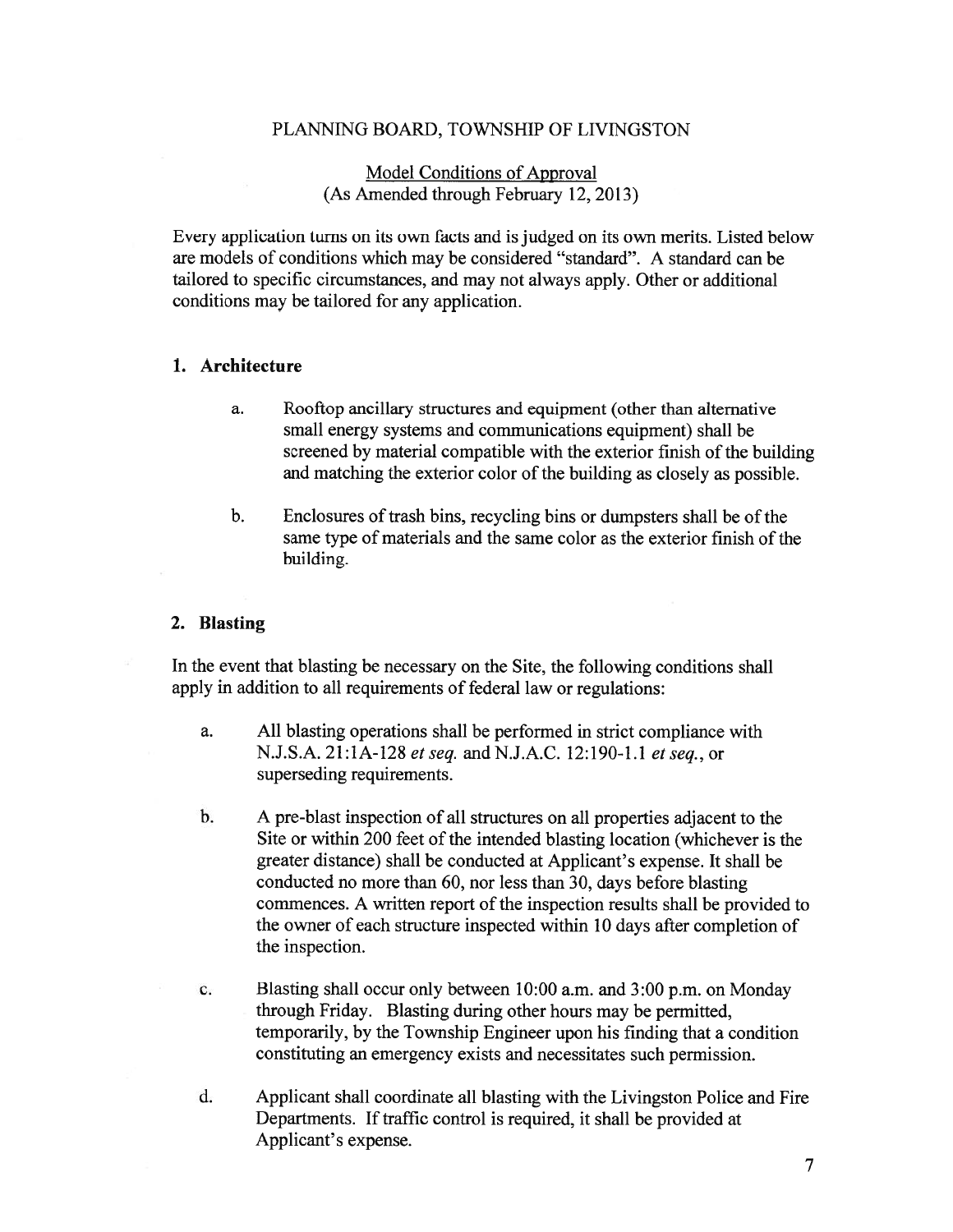- e. Applicant shall give the Township Engineer, the Chief of Police, the Fire Chief, and all owners of structures required to be inspected under "b" above, written notice of scheduled blasting operations to be received not less than 20 days, nor more than 40 days, prior to their commencement. If scheduled blasting operations are delayed or suspended they shall not be resumed until new notice has been given and received. All notices shall include the name and telephone number of Applicant's representative for purposes of receiving and responding to questions and comments.
- f. These conditions do not supersede any requirements of law or regulation that are more strict or restrictive.

# 3. Cleanliness During Demolition or Construction

- a. At the close of each work day the Site shall be thoroughly cleaned and all trash and construction debris, including that within buildings under construction, shall be placed in covered dumpsters. Dumpsters shall be removed from the Site, and replaced, before they overflow.
- b. Not less often than weekly, and whenever else required by the Construction Official or the Township Engineer, the public streets adjacent to the Site shall be manually or mechanically broom swep<sup>t</sup> to remove dirt, mud or debris originating from the Site and located within 500 feet of the Site.
- c. Dust suppression methods acceptable to the Construction Official and the Township Engineer shall be utilized on the Site.

# 4. Deeds & Easements

- a. All conditions of approval that are continuing conditions shall be set forth within all deeds executed with regard to the Site.
- b. All deeds, easements, dedications or restrictions required by this approval shall be subject to review and approval by the Board Attorney prior to signing and shall be filed for recordation after such approval. The Applicant shall submit proof of such recordation to the Board Secretary, the Township Engineer and the Construction Official prior to the issuance of any permits.

## 5. Detention Basins

a. Stormwater managemen<sup>t</sup> basins shall be established on lots created for that purpose only, No structures that are not an approved par<sup>t</sup> of the stormwater managemen<sup>t</sup> system shall be erected on any such lot. Such basins, together with their required landscaping and fencing, shall be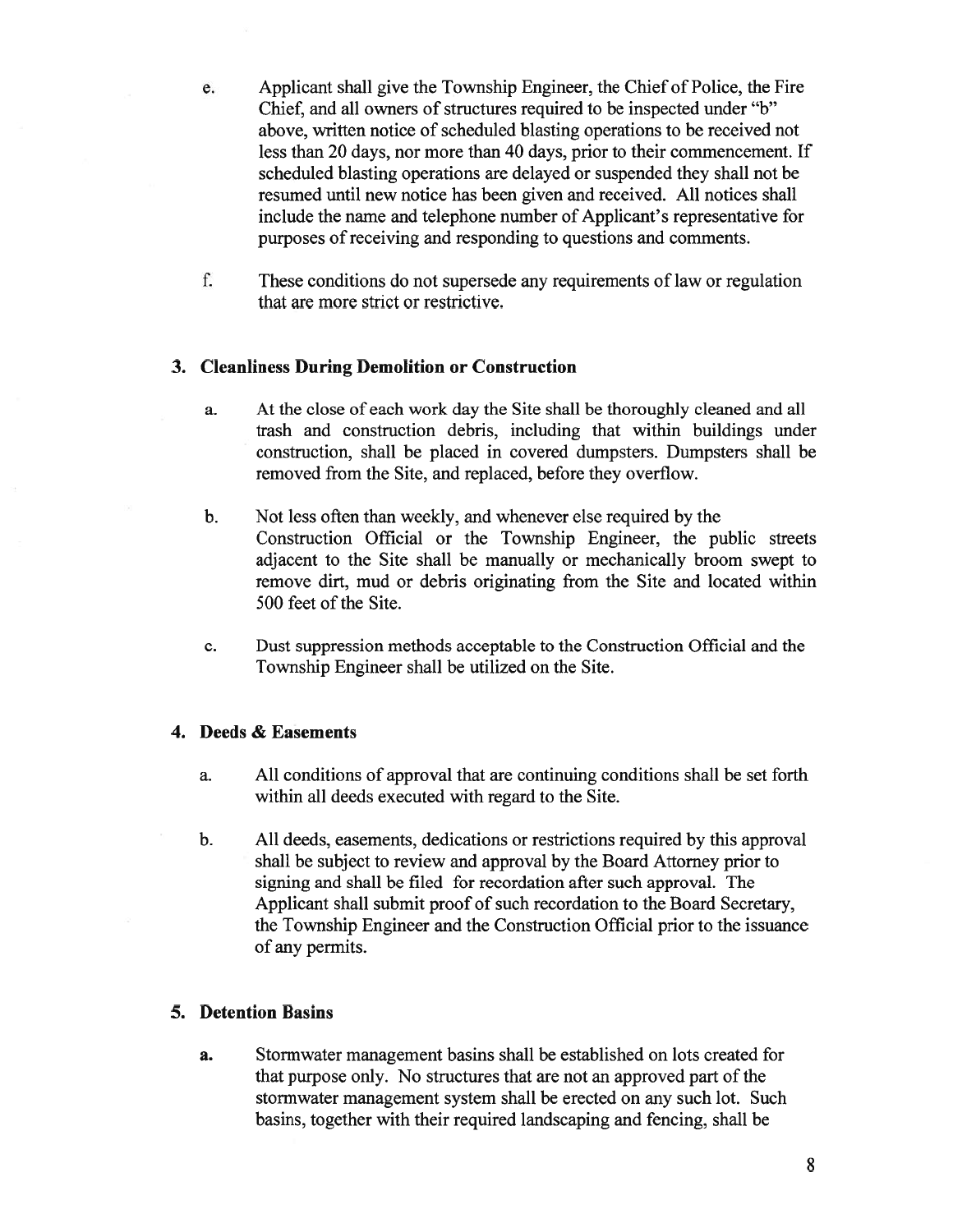completed, and shall have been inspected and approved by the Township Engineer, prior to issuance of the first Certificate of Occupancy.

- b. If the approval of the Application calls for title to such a lot to be transferred to the Township; at such time as the Township accepts any new streets or roads on the Site, title to the lot shall be conveyed to the Township provided that the Township Engineer is then satisfied that the basin has been constructed in full compliance with all applicable requirements. The deed conveying such title shall be subject to prior approval by both the Board Attorney and the Township Attorney.
- c. A maintenance plan meeting the requirements of the Residential Site Improvement Standards or the Township's Stormwater Control Ordinance, or both, as applicable, shall be prepared by Applicant and shall have received the approval of the Township Engineer prior to issuance of any construction permit. Any future revisions to the maintenance <sup>p</sup>lan shall not become effective until the Township Engineer's approval shall have been obtained.
- d. Unless maintenance of the basin is assumed by the Township or a public agency as its direct responsibility, (1) the maintenance <sup>p</sup>lan and any future revisions of it shall be recorded upon the deed of record for the property in terms approved in advance by both the Board Attorney and the Township Attorney; and, (2) the Applicant shall provide <sup>a</sup> performance bond for such maintenance, including landscaping and cleanliness.

# 6. Final Plans

Prior to the issuance of any Township permit for demolition of any structure, preparation of the Site, or construction of any improvement:

- a. The full text of all of the conditions of this approval, and all plan changes agree<sup>d</sup> to in the course of the hearing, shall be set out on final <sup>p</sup>lans submitted to the Construction Official, the Township Engineer and the Board Secretary; and
- b. Such final <sup>p</sup>lans shall have been reviewed by the Board Secretary or the Board's Plarming Consultant for determination of whether the <sup>p</sup>lans conform to the Board's approvals and shall then have been signed by the Board Chairman, the Board Secretary and the Township Engineer.
- c. Such final plans shall comply with the Uniform Construction Code and the Barrier Free Subcode as then in force in the State of New Jersey. If, during performance of work pursuan<sup>t</sup> to the Board's resolution and permits that have been issued, field conditions indicate need for change(s), such need shall be called to the attention of both the Construction Official and the Township Engineer for approva<sup>l</sup> of any such change before it is implemented. If any such change is significant, permission to amend the Site Plan may have to be sought from the Planning Board. Until all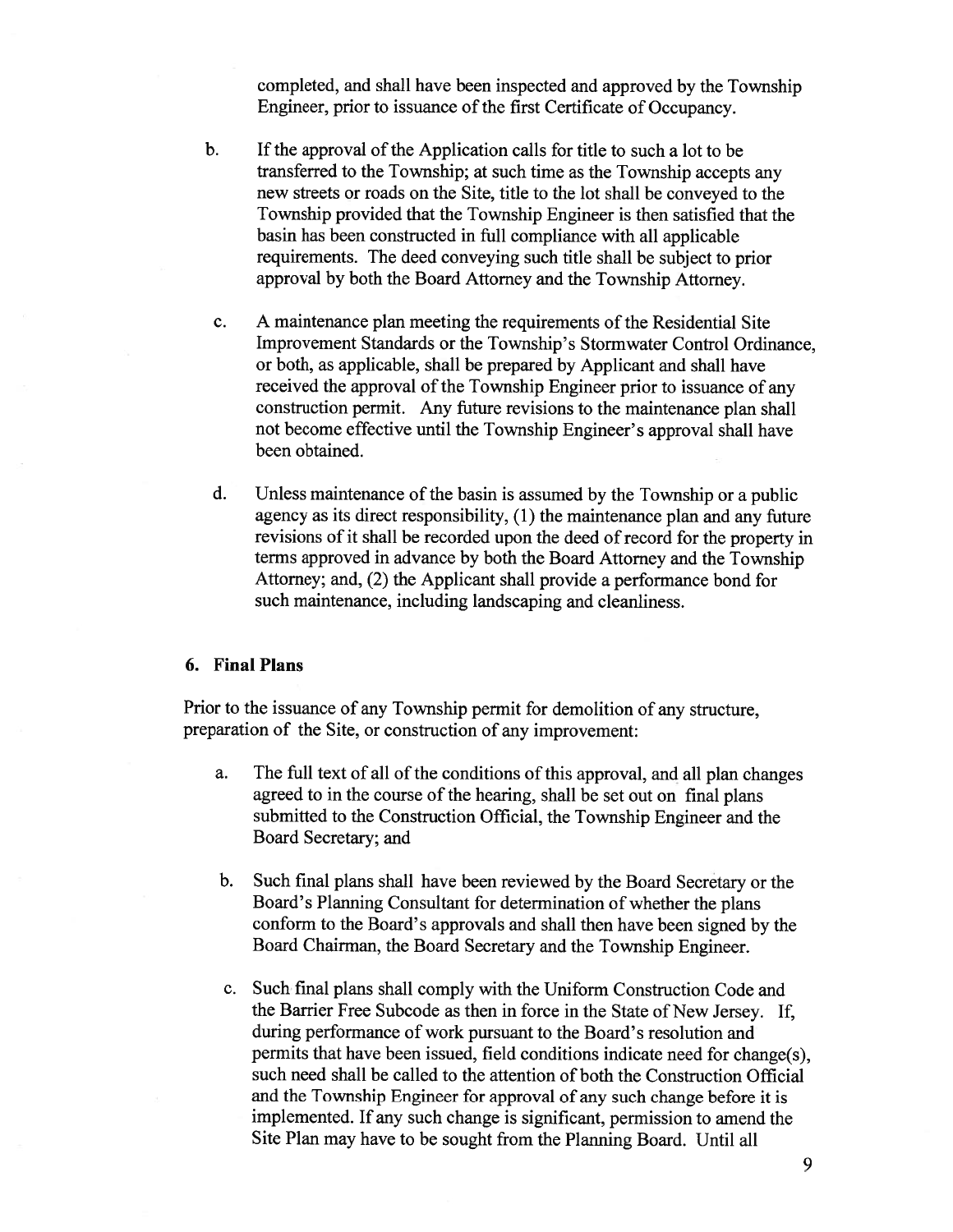requirements under approved plans and the Uniform Construction Code, including accessibility requirements, have been completed or bonded, any certificates of occupancy issued shall be temporary certificates only.

# 7. Flood Hazards

- a. Insert on the final site plan and/or subdivision map <sup>a</sup> metes and bounds description of all flood hazard areas located on the Site.
- b. Insert in all deeds for individual lots that contain or are adjacent to flood hazard areas, and on the preliminary and final subdivision maps or plats, the following covenant: "The lands designated herein contain flood hazard areas. There shall be no disturbance of any kind as to any flood hazard area unless permitted by N.J.D.E.P. pursuan<sup>t</sup> to the Flood Hazard Control Act, N.J.S.A. 58:16A-50 et. seq. or superseding requirements."

# 8. Guarantees and Bonds

- a. The approval of this Application is subject to the posting, with terms acceptable to the Township Engineer, of any and all required performance guarantees, bonds, soil erosion and sediment control approvals, and any other requirements of Township ordinances prior to the issuance of any permits for commencement of site preparation or construction.
- b. This approval is also conditioned upon the Applicant's providing, prior to issuance of the first Certificate of Occupancy, a performance guarantee acceptable to the Township Engineer for any aspects of the approved landscaping or fencing that has not been completed by the time of issuance of such certificate.

# 9. Landscaping & Environmental Protection

- a. All deciduous trees planted shall have <sup>a</sup> caliper of not less than 2.5 inches measured at <sup>a</sup> height of 4.5 feet above ground level. All evergreen trees planted shall have <sup>a</sup> height of 6.0 to 8.0 feet.
- b. Street shade trees shall be <sup>p</sup>lanted as required by Township Code § 170-72 and shall not be included in the calculation of Replacement Trees required by the Trees Ordinance.
- c. Any tree or other planting installed in accordance with the plans which dies shall be replaced, within the current or next planting season, in kind and at the same size as it had reached at the time of death; excep<sup>t</sup> that if it died more than three years after planting its replacement need not be larger than the size it had reached three years after planting. The same replacement requirements shall apply to any tree or other planting installed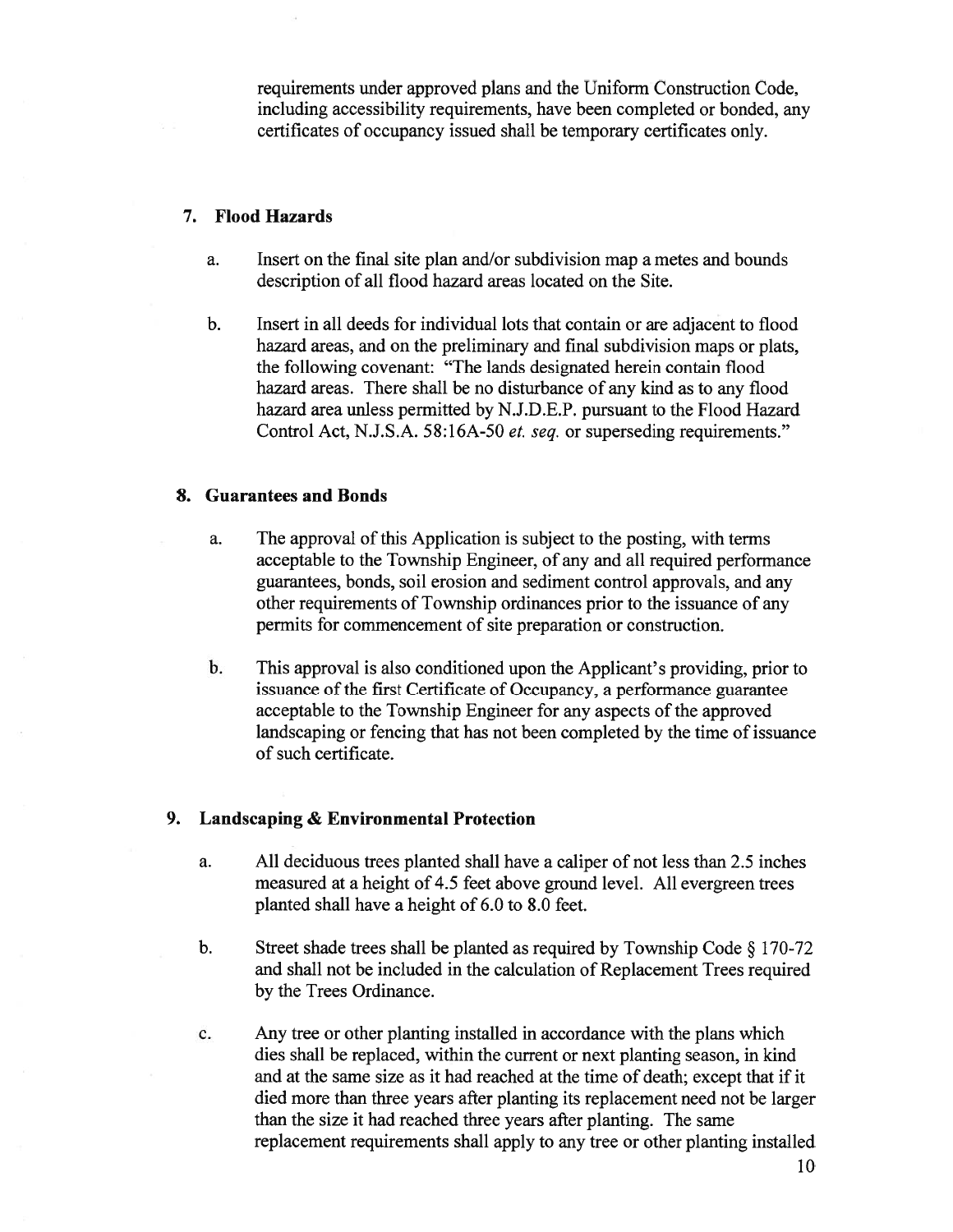in accordance with the plans if subsequently removed because of damage or disease.

- d. No tree existing on the Site at the time of filing of the application shall be removed unless removal is approved under the Trees Ordinance or by this Board. Every existing tree to be preserved shall be tagged and shall be shown on the Site Plan or Subdivision Plan. During site preparation and during construction, each such tree shall be protected by snow fencing or <sup>a</sup> more substantial means approved by the Construction Official. No soils, excavated materials, or any construction equipment or building materials, shall be stored or operated within <sup>a</sup> root protection zone that shall be the greater distance of (i) the crown drip line, or (ii) <sup>a</sup> distance equal to caliper multiplied by one (1) foot, (but never less than eight (8) feet from the trunk of <sup>a</sup> tree to be preserved), or anywhere else where such soil or materials can adversely affect the health of trees to be preserved. All work done within the root protection zone shall be accomplished with hand tools.
- e. The grade of land located within the root protection zone shall not be raised or lowered more than three (3) inches unless compensated for by welling or retaining wall methods; but in no event shall welling or retaining walls be installed less than eight (8) feet from the trunk of <sup>a</sup> tree.
- f. During site preparation or construction, no fuel storage, and no refueling, maintenance, repair or washdown of construction vehicles or equipment, shall occur within fifty (50) feet of any tree to be preserved.
- g. Any provision of the Trees Ordinance, Chapter 306 of the Code of the Township of Livingston, that establishes <sup>a</sup> conflicting standard or requirement shall control.
- h. No mulch shall be placed, or allowed to accumulate, within six inches of the trunk of any tree or shrub planted on the Site in compliance with this resolution. Mulch shall not be applied, or allowed to accumulate, elsewhere within the drip line of the tree or shrub to a depth in excess of four inches.

# 10. Noise

- a. No site preparation, demolition or construction activity shall be performed on the Site on Sundays, or before 7:30 a.m. or after 5:00 p.m. on weekdays, or before 9:00 a.m. or after 5:00 p.m. on Saturdays or federal holidays.
- b. All vehicles and motorized machinery operated on the Site shall be equipped with properly operating mufflers.
- c. No site preparation, demolition or construction activity (other than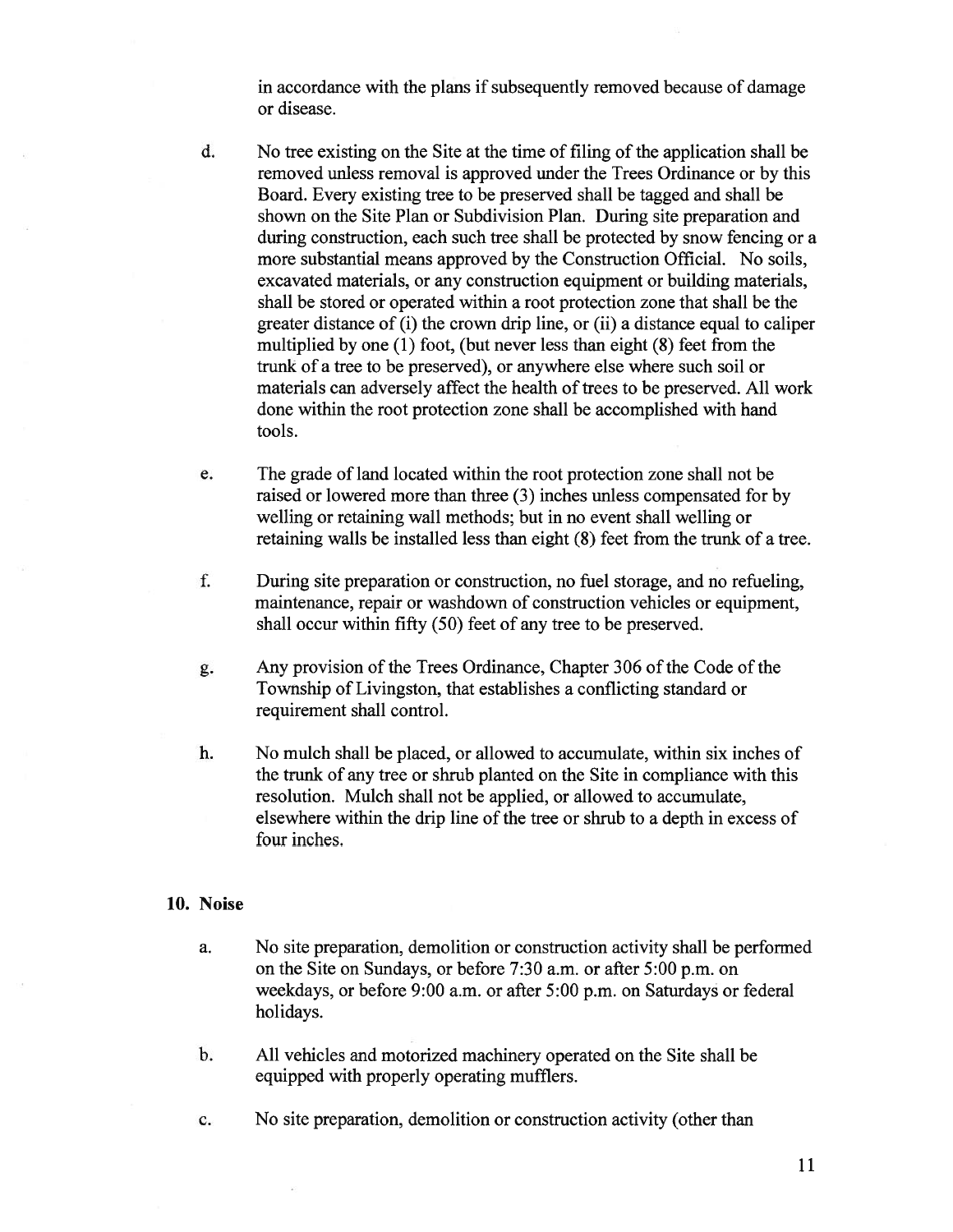authorized blasting) shall produce, at the property line, (i) continuous airborne sound at <sup>a</sup> sound level in excess of 65 dBa, or which has an octave band sound pressure level in decibels which exceeds the standards provided in 32 N.J.R. 2230 et. seq., or (ii) impulsive sound in air which has <sup>a</sup> peak sound pressure level in excess of 80 decibels, or (iii) impulsive sound in air which repeats more than four times in any hour and has <sup>a</sup> peak sound pressure level in excess of 50 decibels.

d. Relief from these noise conditions may be permitted, temporarily, by the Township Engineer upon his finding that <sup>a</sup> circumstance constituting an emergency exists and necessitates such permission.

# 11. Other Governmental Approvals

- a. Applicant shall comply with all applicable Federal, State and local laws and regulations and obtain any other governmental approvals required for implementation of this application as approved. If any other governmental agency or authority grants <sup>a</sup> waiver of or variance from any law, rule or regulation, or imposes any condition or requirement, which affects this approval or any of the conditions contained herein, then this Board shall have the right to review such action as it relates to this Board's approval or conditions and to modify, amend or revoke its approval and/or conditions.
- b. No Township permit for demolition of any structure, or preparation of the Site or construction of any improvement shall be issued until proof of reques<sup>t</sup> for such required approvals and any action thereupon, shall have been presented to the Construction Official and the Board Secretary by the Applicant.

### 12. Paving and Sidewalks

a. Applicant shall install the top course of street paving:

- $(1)$  For residential development not later than the earlier of three  $(3)$ years after the issuance of the first Certificate of Occupancy or three (3) months after fifty percen<sup>t</sup> (50%) of residential units have received Certificates of Occupancy.
- (2) For non-residential or mixed-use development, prior to issuance of the first Certificate of Occupancy.
- b. All manholes, catch basins, and driveway curbs shall be ramped until the top course of street paving has been installed.
- c. All sidewalks shall be constructed of concrete or of non-asphalt payers and shall be not less than four feet wide in <sup>a</sup> residence district or five feet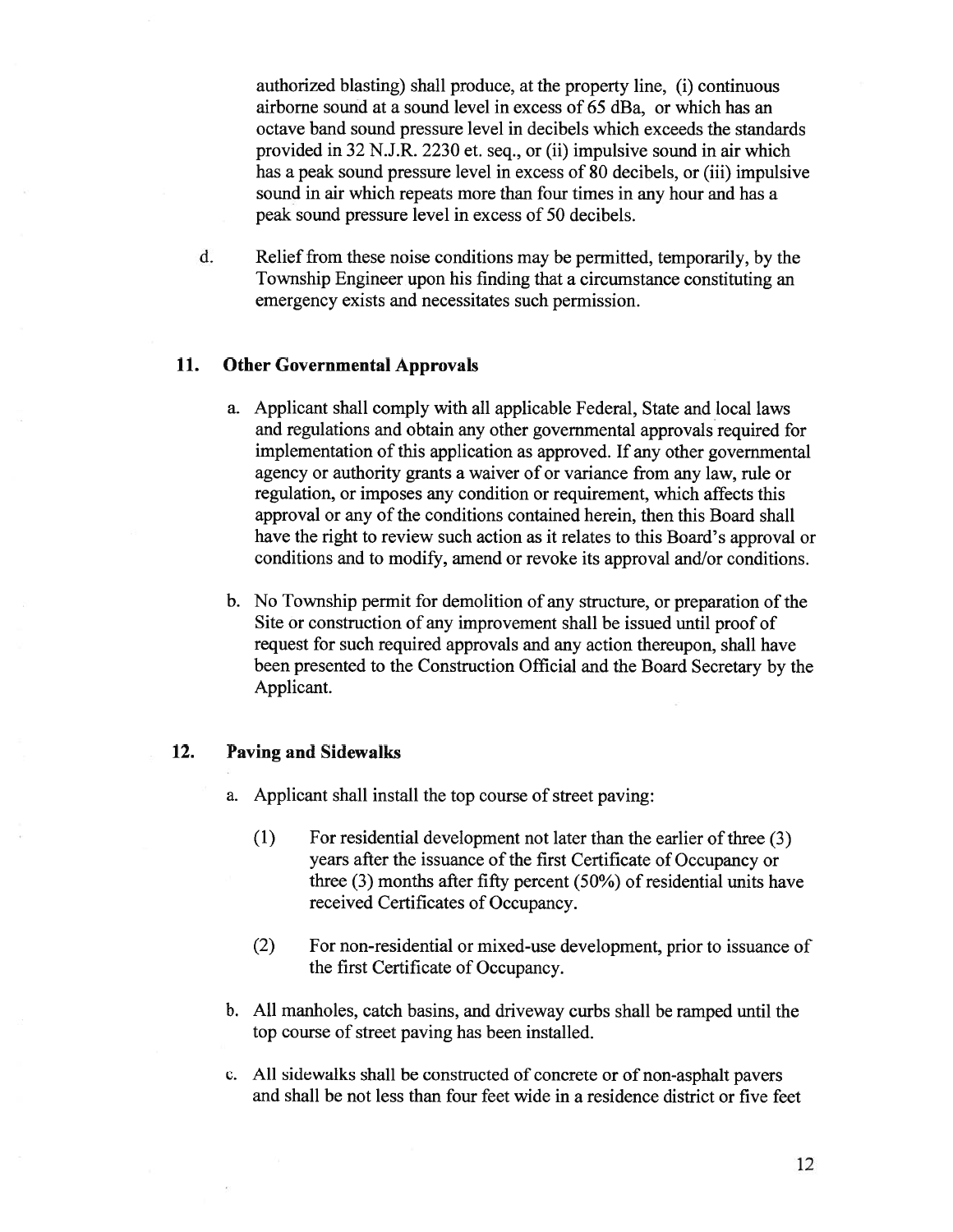wide in the Business Improvement District. Existing sidewalks that do not meet prior Township Code requirements shall be replaced to the standard for the new sidewalks.

### 13. Signs

The Board retains jurisdiction over any and all signs until the final Certificate of Occupancy has been issued.

# 14. Traffic and Parking Safety and Enforcement

a. At the time of applying for <sup>a</sup> building permit the Applicant shall submit proof of having filed <sup>a</sup> written reques<sup>t</sup> pursuan<sup>t</sup> to, and in accordance with, N.J.S.A. 39:5A-l, requesting that N.J.S.A. 39:1-1 et seq. be made applicable to the roads, streets, driveways, parking areas, etc. within the Site. The Applicant shall provide proof of the governmental action on such reques<sup>t</sup> to the Construction Official prior to issuance of the final Certificate of Occupancy.

b. Lines of sight established for entrance and exit driveways of the Site shall be shown on the as-built site <sup>p</sup>lans, and no structures, trees or <sup>p</sup>lants that would interfere with such lines of sight shall be permitted at any time.

- c. All traffic and parking provisions in the approved site plans or otherwise required by the Board's resolution shall be accomplished prior to issuance of the first Certificate of Occupancy.
- d. The Applicant shall comply with State law and applicable Township ordinances regarding handicapped parking and shall maintain such spaces and all the traffic and parking signage and markings on the Site in good order and repair.

### 15. Utilities for Site Plans and Major Subdivisions

Applicant shall construct all utilities underground as required by law, and shall submit to the Engineering Department <sup>a</sup> written instrument from each serving utility evidencing full compliance with this condition and with Township Code § 170- 73.A.(17) before issuance of any Certificate of Occupancy.

#### 16. Wetlands

a. Applicant shall insert on the final subdivision map and/or site <sup>p</sup>lan <sup>a</sup> metes and bounds description of all wetlands, wetlands transition areas, and buffers on the Site.